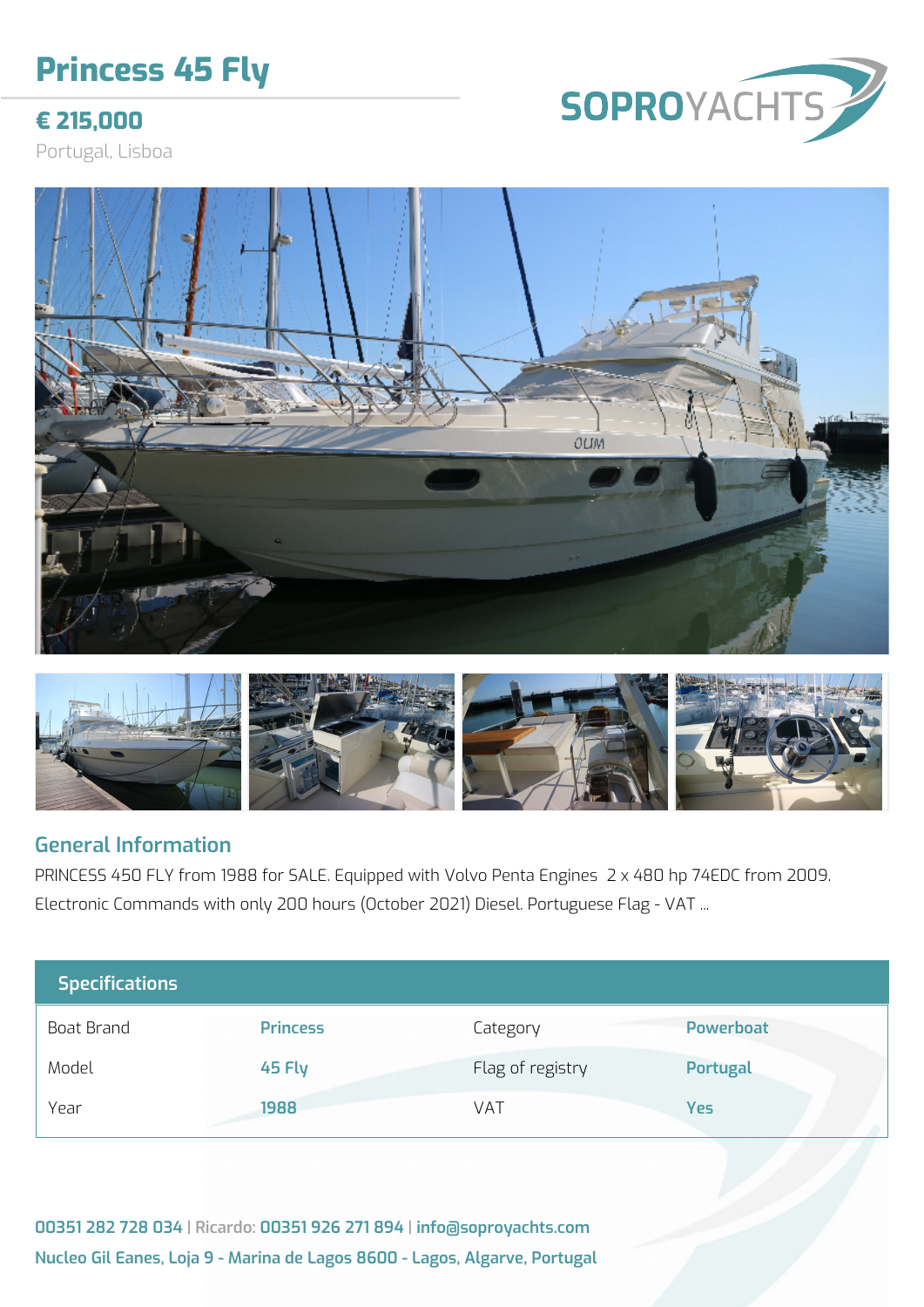# **Princess 45 Fly**

## **€ 215,000**

Portugal, Lisboa

# **SOPROYACHTS**

#### **Specifications**

| <b>Measurements</b>     |                 | <b>Motors, Tanks &amp; Propellers</b> |                    |
|-------------------------|-----------------|---------------------------------------|--------------------|
| Length                  | 14 Mts          | <b>Motor Make</b>                     | <b>Volvo Penta</b> |
| <b>Beam</b>             | <b>4.30 Mts</b> | Motor Model                           | <b>74 EDC</b>      |
| Max Draft               | <b>2.10 Mts</b> | Motor Power                           | <b>480 HP</b>      |
| <b>Accommodation</b>    |                 | Motor Year                            | 2009               |
|                         |                 | <b>Fuel Type</b>                      | <b>Diesel Lts</b>  |
| <b>Total Cabins</b>     | $\overline{2}$  | <b>Water Tank</b>                     | <b>500 Lts</b>     |
| <b>Beds</b>             |                 | <b>Black Water Tank</b>               | <b>Lts</b>         |
| <b>Bathrooms</b>        | $\overline{2}$  | <b>Propeller Type</b>                 | 4 blade            |
| Capacity                | 8               | Propeller                             |                    |
| <b>Seating Capacity</b> | 8               |                                       |                    |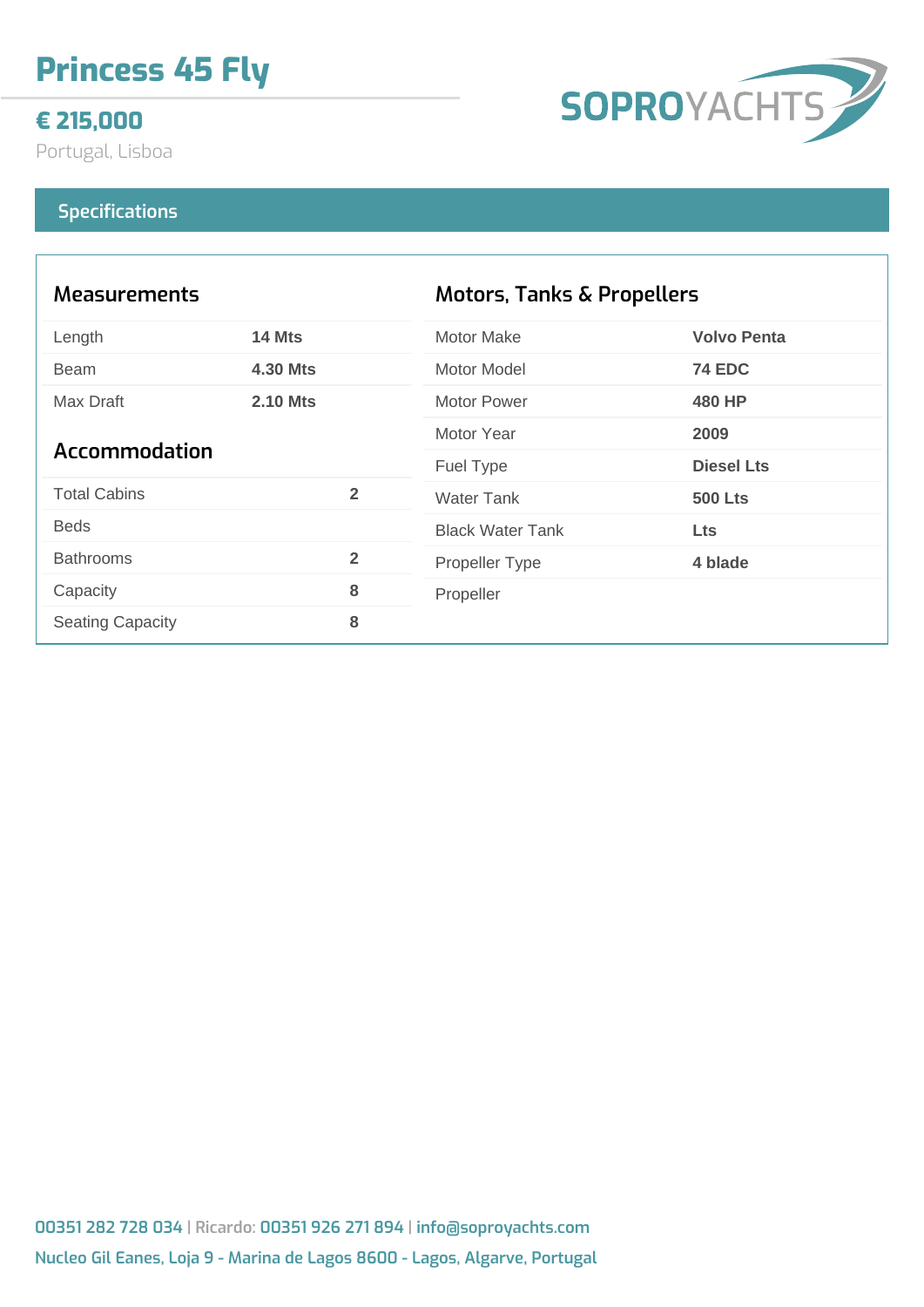# **Princess 45 Fly**

# **€ 215,000**

Portugal, Lisboa

#### **Specifications**

### **Electronics**

- Depthsounder
- Log-Speedometer
- Repeater(s)
- Plotter
- Autopilot
- Compass
- GPS
- VHF
- Radar
- Radar Detector
- TV Set
- Radio Hi-Fi
- Cockpit Speakers
- Epirb
- Sattelite Antena
- Flaps indicators
- Rudder angle indicator.
- Electronic engine controls
- Indicators for fuel and water

# **Inside Equipment**

- Dishwasher
- Washing Machine
- $^{\bullet}$  Oven
- Microwave Oven
- Electric Head
- Refrigerator
- Deep Freezer
- Electric Bilge Pump
- Manual Bilge Pump
- Hot Water
- Electric Stove
- Cabin Speakers
- Vitroceramic Cooktop
- Vacuum Toillets
- Set of cutlery, plates and glasses.
- Sofas in leather
- Fridge in cockpit